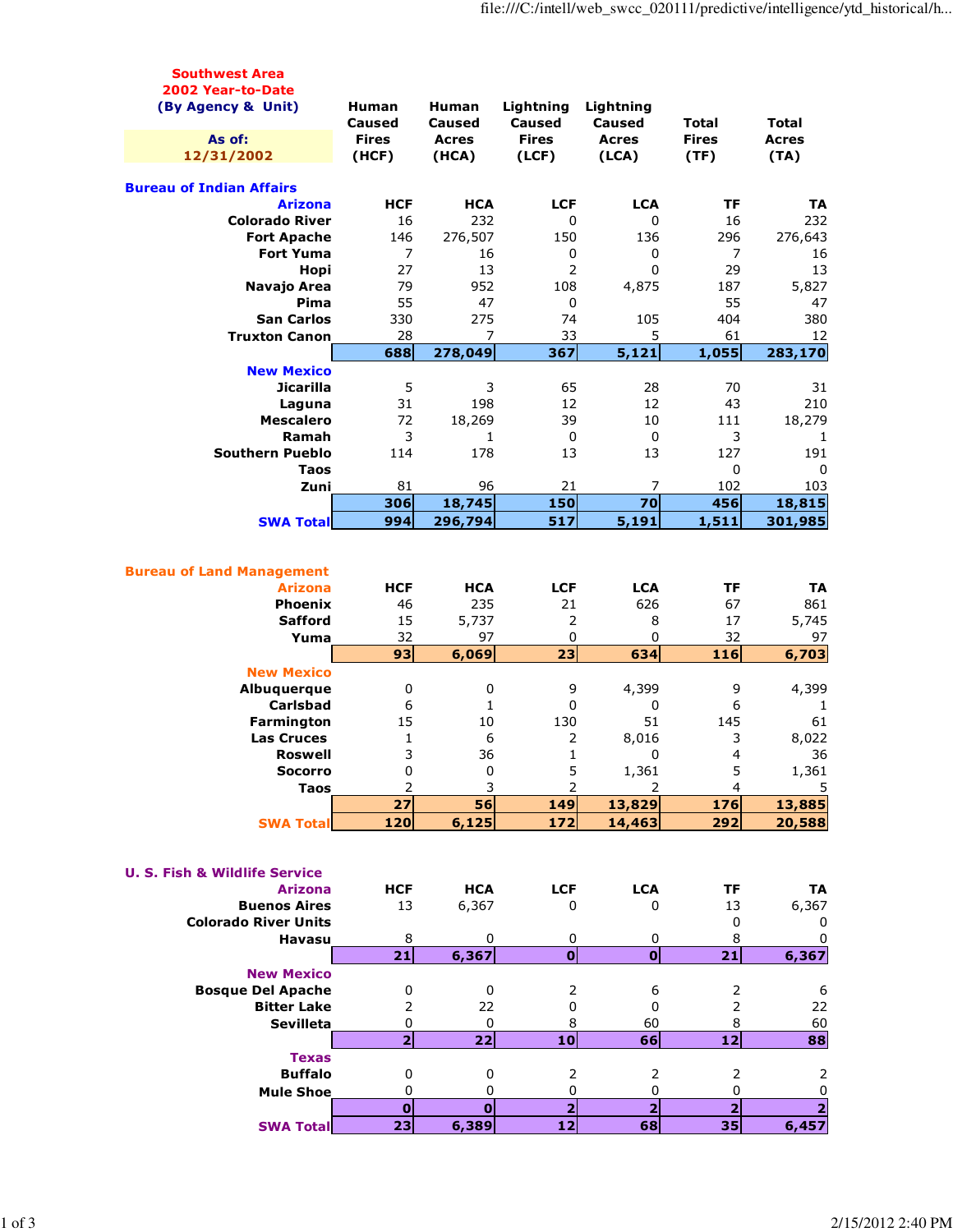National Park Service